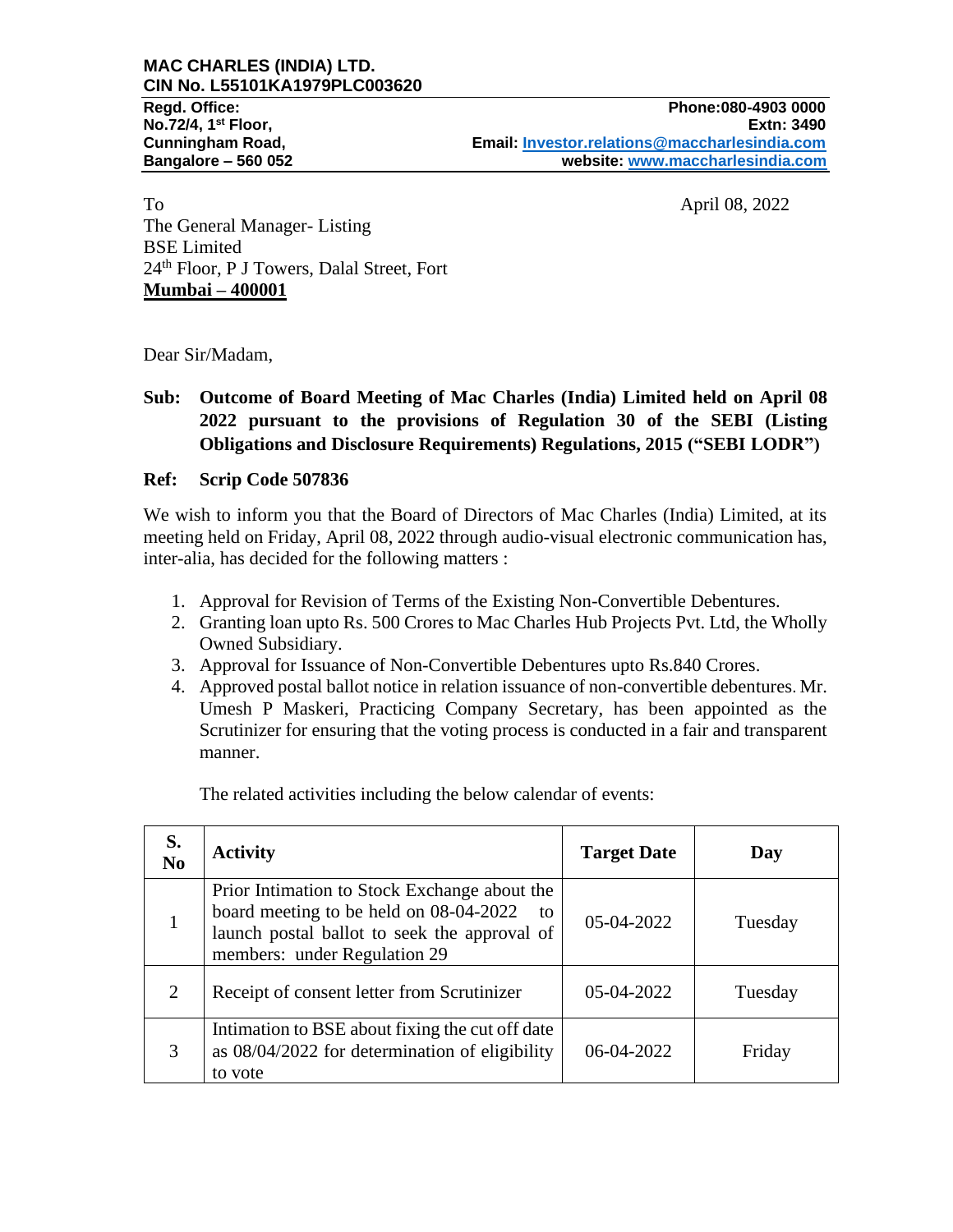## **MAC CHARLES (INDIA) LTD. CIN No. L55101KA1979PLC003620**

| $\overline{4}$ | Cut off date for determination of eligibility of<br>shareholders to vote on the postal ballot<br>resolution                                                                                                                   | 08-042022   | Friday    |
|----------------|-------------------------------------------------------------------------------------------------------------------------------------------------------------------------------------------------------------------------------|-------------|-----------|
| 5              | Board meeting to approve the notice of postal<br>ballot, appointment of scrutinizer, cut off date,<br>date of opening and closing of the postal ballot                                                                        | 08-04-2022  | Friday    |
| 6              | Intimation to Stock Exchange of the outcome<br>of Board meeting and calendar of events of<br>Postal ballot exercise                                                                                                           | 08-04-2022  | Friday    |
| $\overline{7}$ | Generation of EVSN on CDSL evoting portal<br>by BgSE Financial, RTA                                                                                                                                                           | 08-04-2022  | Friday    |
| 8              | Display of Notice of Postal ballot on the<br>website of Company                                                                                                                                                               | 11-04-2022  | Monday    |
| 9              | RTA to upload the Notice of Postal Ballot,<br>List of Resolutions and the Register of<br>Members on CDSL evoting portal                                                                                                       | 11-04-2022  | Monday    |
| 10             | Activation of EVSN on CDSL system by<br><b>RTA</b>                                                                                                                                                                            | 12-04-2022  | Tuesday   |
| 11             | Notice of Postal Ballot with the<br>Filing of<br>Stock exchange by Company: Regulation 30                                                                                                                                     | 12-04-2022  | Tuesday   |
| 12             | CDSL Green Initiative to send the draft of the<br>covering e-mail to the Company to be sent to<br>the shareholders alongwith the Notice of<br>Postal Ballot by email to all the members who<br>have furnished their email Id. | 12-04--2022 | Tuesday   |
| 13             | CDSL Green Initiative to send by email the<br>Notice of Postal Ballot to the shareholders to<br>all the members who have furnished their<br>email Id.                                                                         | 13-04-2022  | Wednesday |
| 14             | Publication of advertisement in Newspapers :<br>Financial Express : English and Hosa<br>Digantha : Kannada :                                                                                                                  | 19-04-2022  | Tuesday   |
| 15             | Filing copies of newspaper<br>advertisements<br>with BSE                                                                                                                                                                      | 20-04-2022  | Wednesday |
| 16             | Commencement of voting by remote evoting                                                                                                                                                                                      | 21-04-2022  | Thursday  |
| 17             | Closure of postal ballot: last date for voting by<br>remote e-voting                                                                                                                                                          | 20-05-2022  | Friday    |
| 18             | Scrutinizer's<br>of<br>Submission<br>Report<br>by<br>Scrutinizer                                                                                                                                                              | 24-05-2022  | Tuesday   |
| 19             | Declaration<br>οf<br>voting<br>results<br>by<br>the<br>Chairman/Company Secretary                                                                                                                                             | 24-05-2022  | Tuesday   |